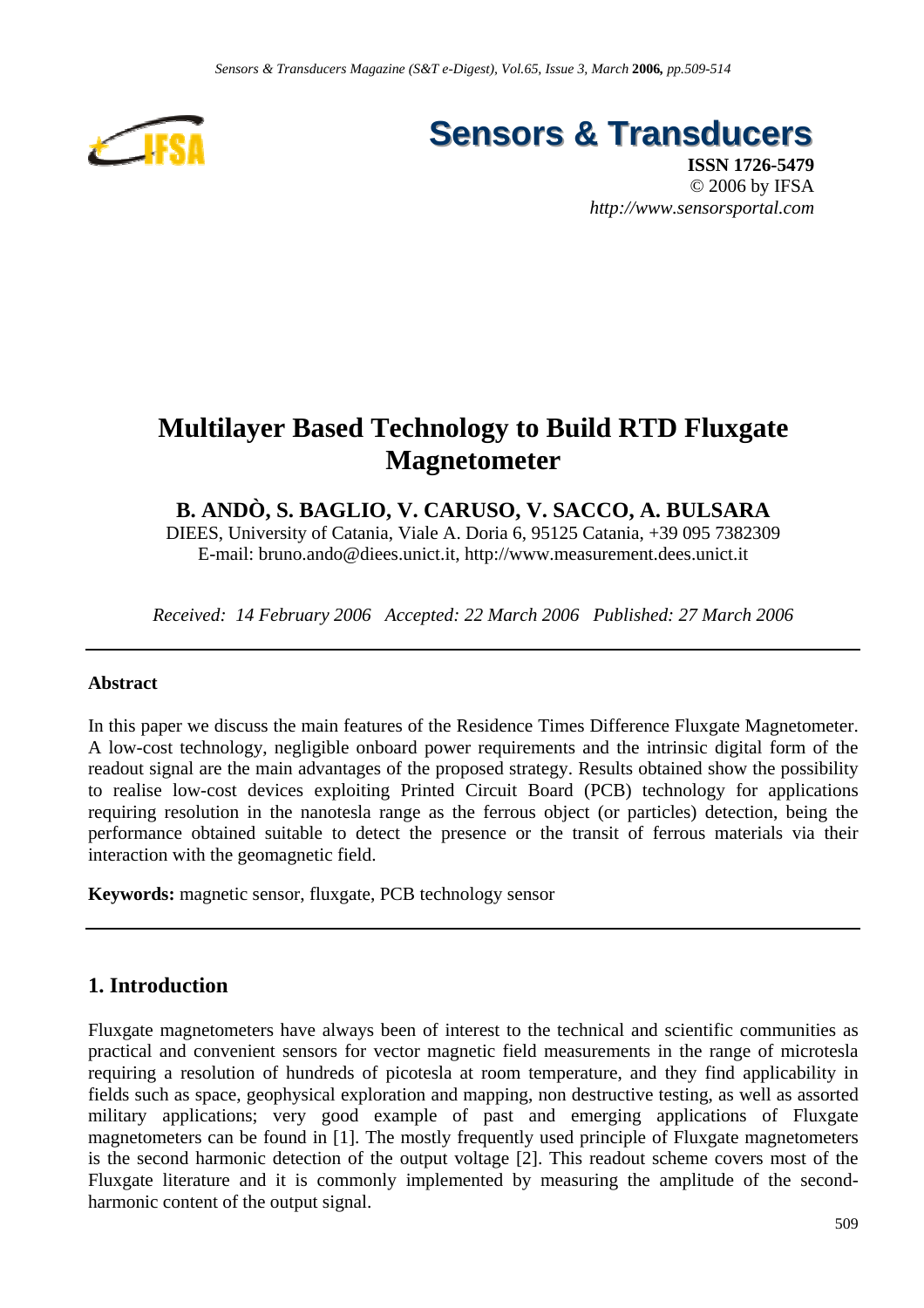Recently, the possibilities offered by new technologies and materials in realizing miniaturized devices with improved performance, have lead to a renewed interest in seeking solutions for how to reduce cost and size of Fluxgate sensors. Miniaturization of the sensors itself is complicated by the rapid increasing of the magnetic noise (leading to lower resolution) with device dimensions, and general practical rules for achieving high sensitivity (high number of turn, high cross-sectional sensor area, high driving current) are in contrast with scaling or power consumption [2].

This consideration has driven the idea to realise Fluxgate sensors in Printed Circuit Board (PCB) technology, which represents a good compromise between the costs and device dimension [3, 4].

Among Fluxgate working principles available in the literature, the PCB based Residence Times Difference (RTD) Fluxgate magnetometer [5, 6], subject of this paper, presents some advantages. Its working principle is based on a time domain readout, i.e. the target magnetic field information is carried out on the position in time of the spikes whose the output waveform is constituted. This way to operate a Fluxgate magnetometer presents interesting features especially in view of reduced cost, power consumption and nevertheless dimension scaling.

# **2. RTD Fluxgate Working Principle**

An RTD Fluxgate is based on a two-coils structure (a primary coil and a secondary coil) wound around a suitable ferromagnetic core having a hysteretic input-output characteristic (see Fig. 1). A periodic driving current,  $I_e$ , is forced in the primary coil and generates a periodic magnetic field,  $H_e$  parallel to the geometry of the core. This geometry is adopted to guarantee uniformity of magnetic field along the ferromagnetic core. A target field  $H_x$  is applied in the same direction of  $H_e$ ; the secondary coil is used as pick-up coil and the output voltage  $V_{out}$  carries information on the target magnetic field.



**Fig. 1.** RTD Fluxgate sensor structure*.*

The basic idea is that the magnetic core has two commutation thresholds and a two state output, whose behaviour can be described via bistable dynamics governing a double-well potential energy function. The magnetization m of the magnetic core is governed by the excitation field, He, produced in the primary coil, and the bistable potential energy function, which underpins the crossing mechanism between the two steady magnetization states of the magnetic core [5]. In order to reverse the core magnetization (from one steady state to the other one), the driving field  $(H_e)$  must cross the switching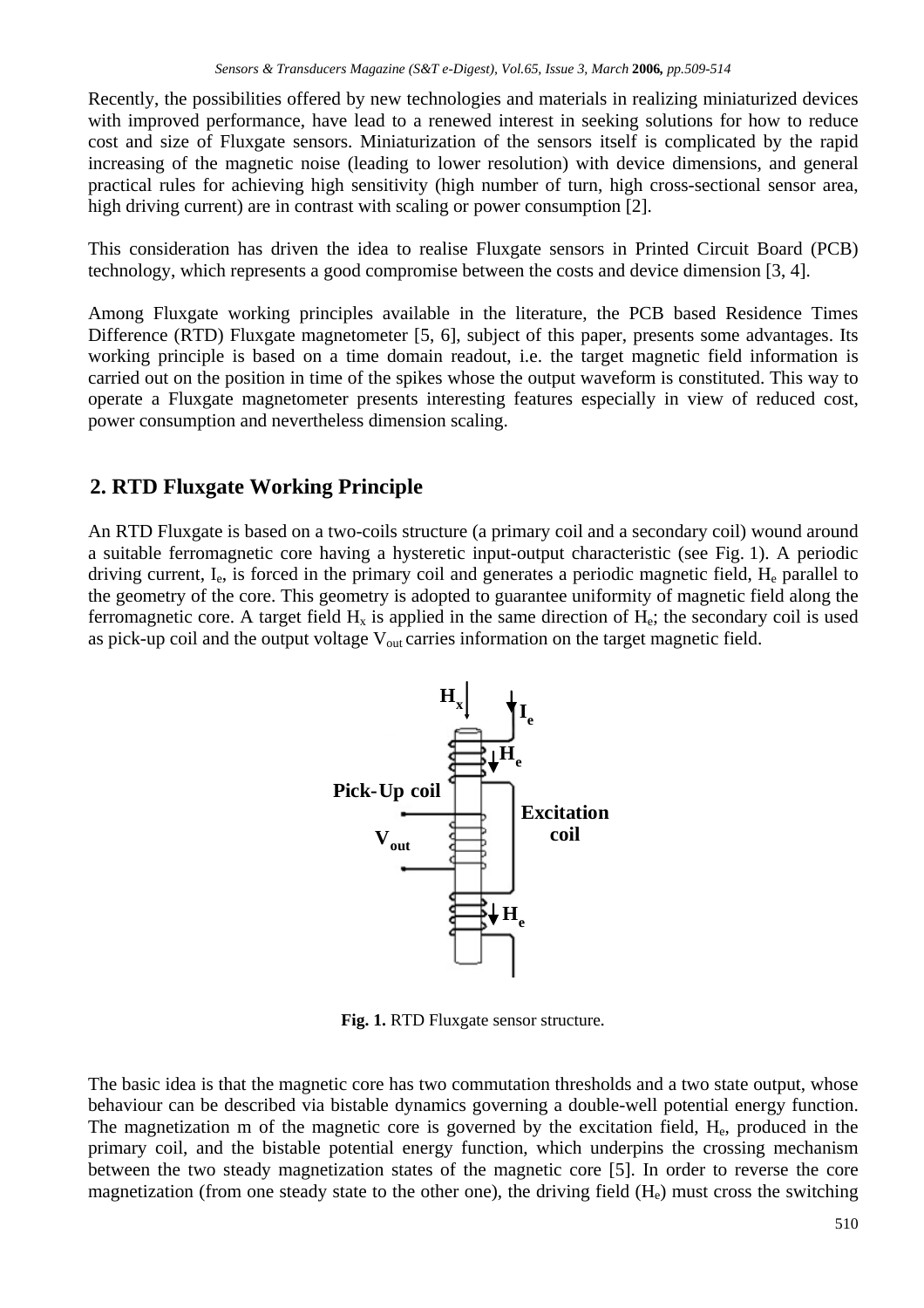thresholds of the magnetic core. In the case of a time-periodic excitation having amplitude large enough to cause switching between the steady states and in the absence of any target field, the hysteresis loop (or the underlying potential energy function) is symmetric and two identical Residence Times (time intervals spent by the magnetization in the two steady states) are obtained. The presence of a target dc signal  $(H_x)$  leads to a skewing of the hysteretic loop with a direct effect on the Residence Times, which are no longer the same. Finally, we assume a sharp hysteretic characteristic for the magnetic core allowing to infer that switching between the two stable states of the magnetization occurs instantaneously when the applied magnetic field exceeds the coercive field level Hc.



**Fig.2.** Typical pick-up coil output voltage.

Under these conditions, the device operates almost like a static hysteretic nonlinearity, e.g. a Schmitt Trigger and the Residence Times Difference can be computed from the pickup coil output voltage  $(V_{\text{out}})$ , whose spikes represent the state transitions; an example of experimental signals is shown in Fig. 2 along with the Residence Times.

Models and design rules of this read-out strategy are elucidated in [5, 6].

# **3. Multilayer Based Technology for Sensor Construction**

The technological approach we present pursues the possibility to conceive a small volume production technique to realize multilayer PCB based sensor, where the ferromagnetic material is one of this layers.

An Amorphous Metal (also known as metallic glass alloys) has been chosen for the magnetic core layer due to its suitable hysteretic characteristic, which encourages the use of a readout strategy based on the estimation of the RTD. In particular, the Magnetic Alloy 2714 As Cast (Cobalt-based), by Metglas® has been adopted for its very sharp characteristic [7].

In this process, a patterned Metglas foil (wet etching is adopted for Metglas patterning; the patterning lets to realize optimized Metglas shapes) is embedded between two FR4 PCB layers. A simplified process description can be summarized by the following steps: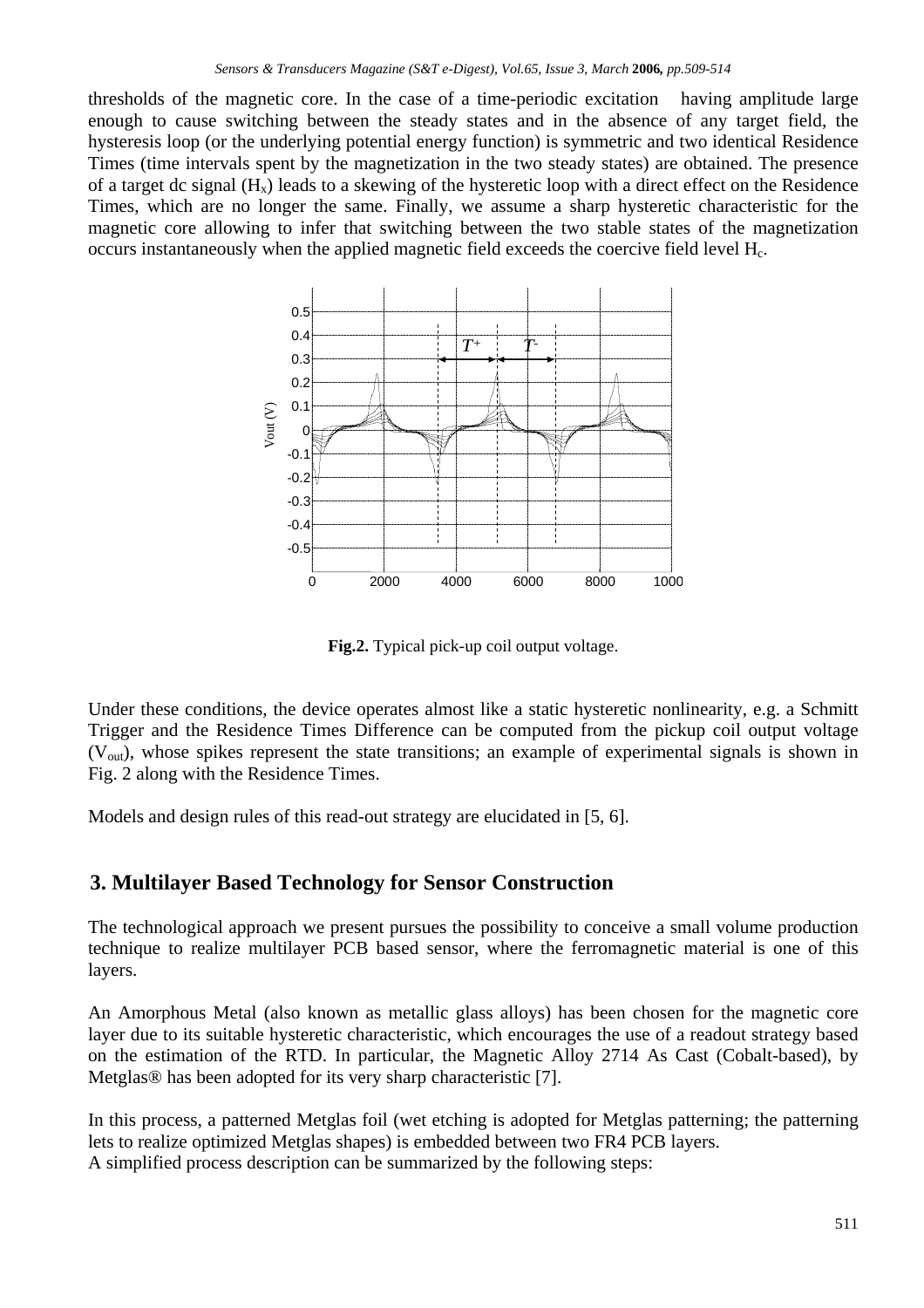- $\blacksquare$  the patterned Metglas is aligned respect the two RF4 layers;
- the patterned metal layers are aligned to the sensor structure according to layout design;
- $\bullet$  the whole layers are pressed, while heating the whole system up to 200 °C.

Finally, the vias formation between the lower and upper layer let to complete the windings for the coils; typical geometric characteristics are reported in Table 1.

Table 1. Technology layers and their thickness.

| Minimum metal width                     | $200 \mu m$ |
|-----------------------------------------|-------------|
| Minimum Interspaces between metal lines | $200 \mu m$ |
| Metglas Etching mask resolution         | $100 \mu m$ |

Set the Technology, further step consisted of the sensors layout conception; different Metglas shapes and sensor geometry were included in the layout in order to realize a set of 50 testing devices in a single run; a set of prototypes realized with this approach are showed in Fig.3; in Fig. 4 a backlight view of the PCB sensor showing the shape of the embedded Metglas is presented.



**Fig.3.** Image of a set of PCB integrated Fluxgate sensors*.*



**Fig. 4.** Backlight view of the PCB sensor showing the shape of the embedded Metglas*.*

# **4. Test Results**

There are two methods for the sensor calibration. The first one uses the Earth's field, the second needs calibration coil. Practical reasons exclude the use of the earth's field, which requires precise globe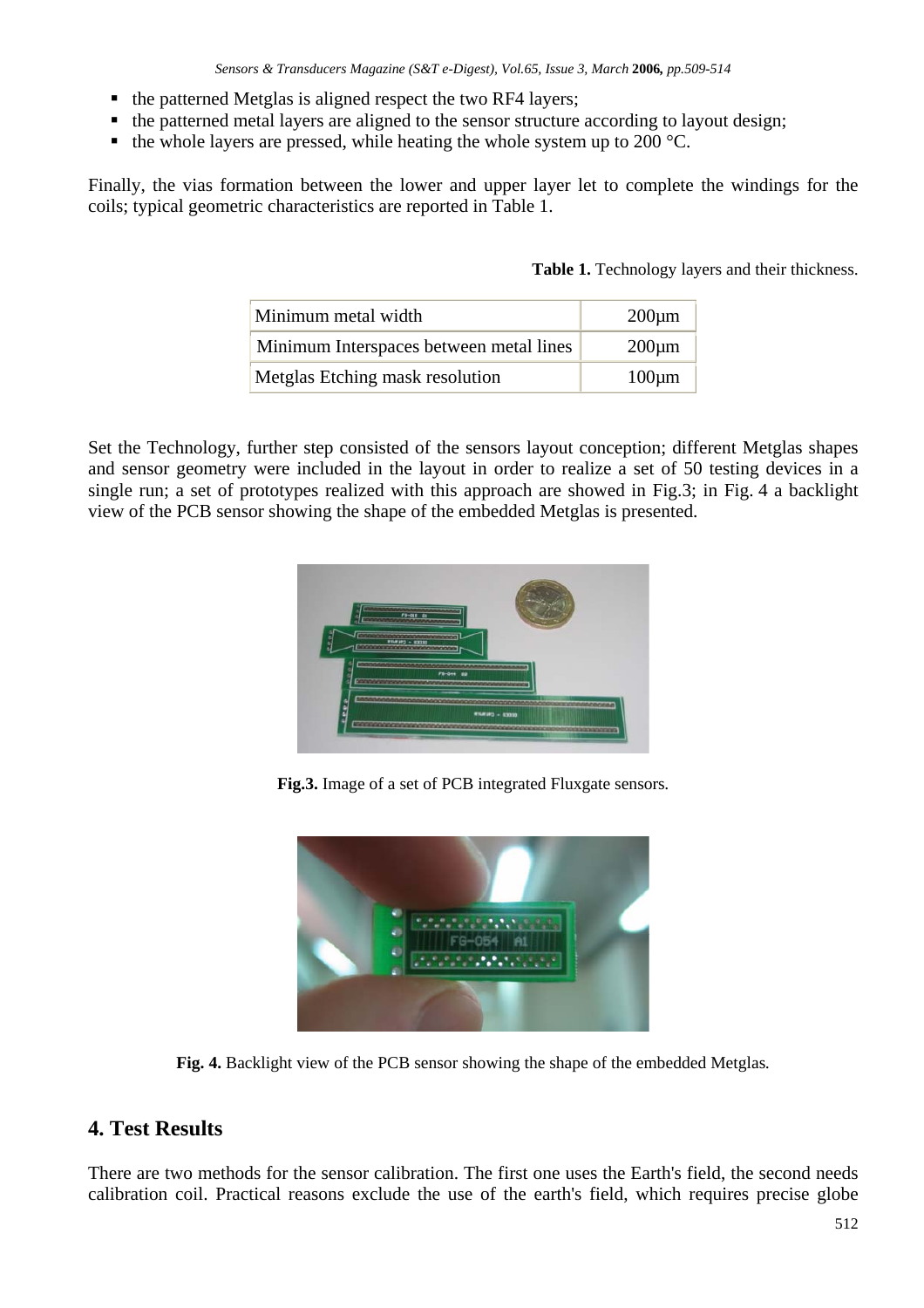positioning of the sensor under test.

For the measurement of sensor noise, environment with very low magnetic field is required. Shielding of the ambient field is usually performed by ferromagnetic shielding made in the form of a multilayer cylinder from Permalloy or amorphous materials.

The calibration instrument adopted here consists of a cylindrical solenoid and a three layers Metglas magnetic shield.

The RTD is estimated from the output signals of Fig. 2; the output is converted into a dichotomous signals by a trigger (see Fig. 5), passed to a 20 MHz acquisition board and elaborated with a LabVIEW<sup>®</sup> routine.



**Fig.5.** Triggered output waveform retaining the RTD information*.*

The change of the RTD versus the magnetic field generated by the calibration coils let us to estimate the sensor sensitivity. Fluctuation of the RTD in zero-field condition let a characterization in terms of noise; Table 2 summarizes typical figure of merit of the RTD-Fluxgate prototypes under test.

| <b>Table 2.</b> Main figure of merit of RTD-Fluxgate. |  |  |  |  |
|-------------------------------------------------------|--|--|--|--|
|-------------------------------------------------------|--|--|--|--|

| Sensitivity                                              | $0.2$ ( $\mu$ s/nT) |
|----------------------------------------------------------|---------------------|
| Noise level peak-peak                                    | $10$ (nTpp)         |
| <b>Power Consumption</b><br>(Absorbed current peak-peak) | $40 \text{ (mApp)}$ |

#### **5. Conclusions**

A non-conventional read out strategy for highly sensitive Fluxgate magnetic sensors has been presented in this work.

Instead of working, as in the traditional approach, with the output voltage amplitude, we exploited here the hysteretic magnetic core to estimate the differences in the Residence Times in the two stable states of the potential energy function.

The proposed approach is significantly efficient from several points of view: it requires simpler sensor architecture; the bias signal requires lower amplitude than in conventional readout schemes, thus reducing power consumption and thereby broadening the set of possible fields of applications; the sensor output has an intrinsic digital form; the devices show high sensitivity and a suitable resolution.